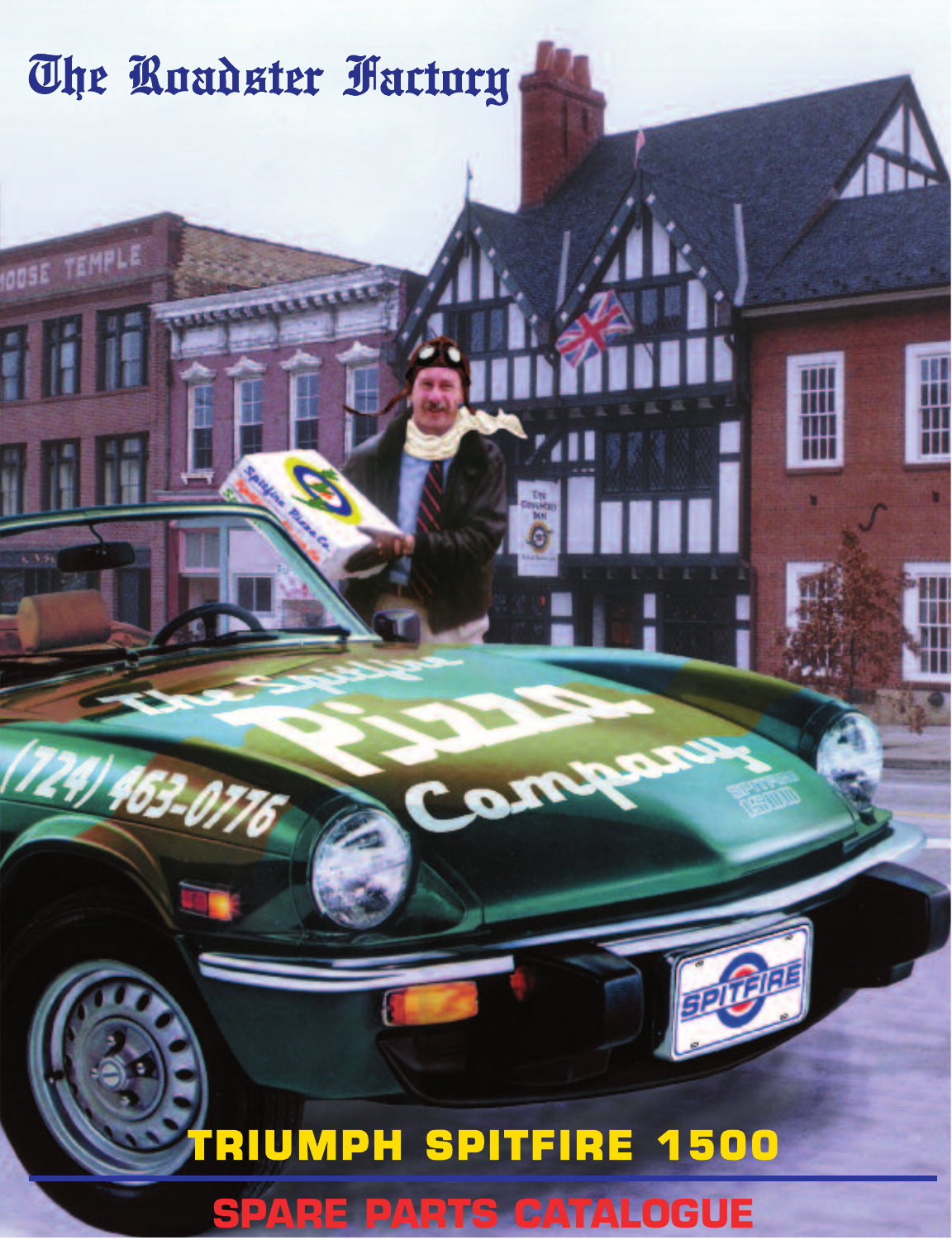## **IntroductIon I**

This introduction is a rewrite of the one for the previous edition of TRF's Triumph Spitfire 1500 Spare Parts Catalogue. My feelings for these great little cars have not changed, but I hope my writing is better...

The name Spitfire which Triumph applied to the feisty little sports car introduced in 1963 was an obvious reference to the Supermarine Spitfire Fighter Plane, an aircraft whose memory stirs the emotions of anyone who knows and loves England and its history. In the early years of "the second war," Spitfires and Hurricanes, the two best British fighter planes of the period, literally saved England from invasion while minimizing the ravages of Hitler's Luftwaffe, his air force, which bombed England night after night for months on end. Many planes were shot down, and many young

men died in dogfights that could be watched from the ground. But the pilots who lived fought on, and the workers in cities like Coventry put out fires and repaired bomb damage when they came to work

each morning, and they kept the planes flying off the assembly lines and into the world's greatest air battle. It was to the pilots that Winston Churchill referred when he spoke his famous lines, "Never have so many owed so much to so few," but just as well, he might have been referring to the factory workers.

When I was young, I always had a romantic picture of pre-war sports cars parked outside R.A.F. airfields in rural English settings. The pilots would return from a day of fighting in the skies, and still wearing their leather jackets and silk scarves torn from used parachutes, they would drive to picturesque pubs where they would drink pints of warm English ale and make love to girls who bore strong resemblances to Hollywood actresses. Admittedly, this image of life in The Royal Air Force, conjured up by my youthful imagination with help from late-night movies bears little resemblance to the actual horrors of war, but I still associate open sports cars with brave men, beautiful women, and a glorious way of life. And yes, I worry about the effect it will have on our country if our young men grow up without the equivalents of Triumphs, MG's, Healeys, Jags, Spitfires, Sprites, Midgets, and Alpines.

Even now that I am middle aged, I still look back on The Battle of Britain as one of the most glorious events in modern history—although the idea of losing a child in a conflict between nations is a fearsome thought to me

now that I am a father. Actually, since I have spent a good part of my adult life in the manufacturing and distribution of spare parts for cars made in the same city and in the same spirit as the Spitfire fighter planes, I identify more now with the engineers and the factory workers who designed and built the planes than with the pilots who flew them. These men designed and built the character into the planes, without which the adventure could not have been had, without which the battle could not have been won, without which the glory could never have existed.

This writer was not born until after the war, when my father and mother had returned to Western Pennsylvania, and I was a young child in the 1950's and a teenager in the 1960's. After the war and in the early years of my life, in ravaged England, the same engineers and the same factory workers who'd built Spitfire fighter

planes during the war turned their minds and their hands to the production of

a new generation of sports cars, small, light, and agile, with much of the same character that they had built into the fighter aircraft during the war. MG started with some of its pre-war designs and worked its way toward the MGA and the MGB models. Jaguar

developed its XK engine for the XK120, the XK140, and the XK150 models and won LeMans five times in the 1950's with its marvelous C-types and D-types. Triumph cars spanned the gap between inexpensive and highperformance with the beginning of the TR series of sports cars which continued in development right into the 1980's.

SPITFIRE

I watched the development of the most glorious cars in history, quite uninformed but not without considerable interest, from a remote vantage point in rural Western Pennsylvania and from within a family which held a strong conviction that one did not consider owning something as frivolous as a sports car until one was "on one's own." It did not occur to me then, but it has occurred to me now that it is surprising that it took until the early 1960's for a car model to be named after the Spitfire fighter plane. Perhaps, it would have been considered in poor taste to use the name for a commercial purpose until some time had passed. The first use came in 1963 as the name of a diminutive Triumph sports model, and it was clear from the beginning that the car had been designed and built with the character of its namesake. The Triumph Spitfire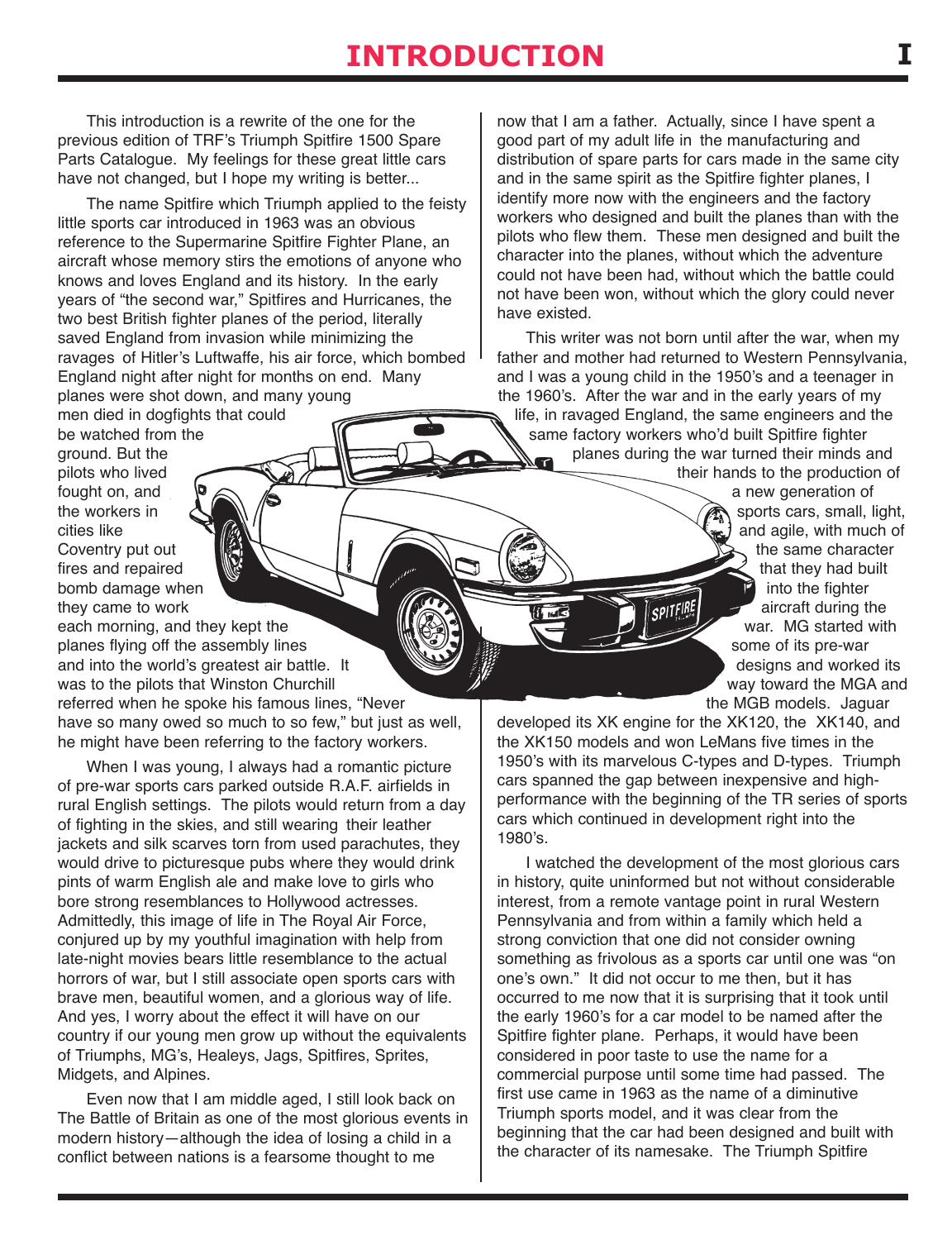## **IntroductIon**

became one of the most popular sports cars ever produced with over 300,000 sold world-wide. It competed in and won many of the great international races and rallyes, including The Sebring and LeMans races, The Alpine Rallye, The Tour de France, and The Geneva Rallye. Triumph Spitfires also won a couple of SCCA National Championships here in the U.S.

I did not own my first sports car, a Triumph TR3, until I was twenty-two years old in 1969. It was very late, but I lived a whole new adolescence over the next few years, getting Triumphs so deeply into my blood, my consciousness, and my soul that it is a good thing that I am able to make my living out of them, since I probably wouldn't be fit for anything else! The U.S. laws that helped to destroy the British sports car were already in effect in 1968, a year before I owned my first car, and by 1976, these laws had killed the Triumph TR6. The Spitfire 1500 model became the last of the traditional Triumph sports cars, and soon it too was weighted down with huge rubber bumpers, and its engine was choked by more and more pollution devices at a time when no auto maker had discovered a way to have both clean air and good engine performance. By 1981, the last MGB and the last Triumph Spitfire had sputtered off the assembly lines with horsepower ratings that would have insulted

there were no new models which fit the traditional definition of the term "sports car," it began to become clear that the British sports car was not, in fact, extinct as long as drivers continue to want something more than mere transportation out of an automobile and as long as they are willing to enjoy the idiosyncrasies of the breed.

We at The Roadster Factory have always been fond of the Spitfires, and their race-and-rallye-bred character has already made classics of the earlier models. Spitfire 1500 models are worthy of maintaining and developing of their performance potential. Some Spitfire 1500 owners may wish to maintain or restore their cars to showroom condition. Others may wish to develop their cars in other ways, and it is in these areas that the Spitfire 1500 model may provide the greatest satisfaction. All Spitfires make great cars for amateur racing at various levels, and road cars may be modified in many ways to restore performance to a degree that will provide exhilarating motoring. All of us at The Roadster Factory look forward to serving the parts needs of Spitfire 1500 enthusiasts in the future, and we believe that in your Triumph Spitfire you can know some of the undiluted glory experienced by the original Spitfire pilots as they protected their homeland in one of the most magical fighter aircraft ever produced.

> Charles A. Runyan Proprietor

the public ten years before, and the British sports car seemed to have become extinct.

In the late 1950's and early 1960's, one could buy a new Triumph TR3 or an MGA, drive it for a few years, and trade it for a new MGB or Triumph TR4.

No one thought much about saving the old cars, and many of them were used up or very nearly used up, passing from hand to hand, falling into disrepair. Some ended up being wrecked, parted out, or crushed for scrap metal; some ended up being parked in fields to rot away; some were stored in old buildings under tarps, where they waited for a better time, and some are still waiting there for a lucky finder. By the late 1970's, however, that time had begun to arrive, and many of us began to realize that, if we wanted new British sports cars with the type of performance that we were used to, we would have to build them ourselves. Unfortunately, most of the old cars were pretty well shot, and parts, available only through the new car dealers whose main interest was in selling new cars, were in very short supply. Nevertheless, a large number of enthusiasts persisted, and gradually, the cars came back to life. Clubs were formed to preserve the various marques, and companies like The Roadster Factory were founded to provide comprehensive spare parts services. Although



#### 2011 Edition Notes:

This catalogue is the web edition of The Roadster Factory's Spare Parts Catalogue for the Spitfire 1500 model variations. The first print edition was published in 1983. This edition is formatted for an online catalogue and has been updated and revised by TRF Publications, and the cover illustration was done by Michelle Turner. TRF maintains the world's most comprehensive inventory of Spitfire 1500 components, and the catalogue has grown over the years to reflect this. We hope that you find it easy to use, and we look forward to the opportunity to help you with your parts needs.

©2011 The Roadster Factory Fifth Edition, Web Catalogue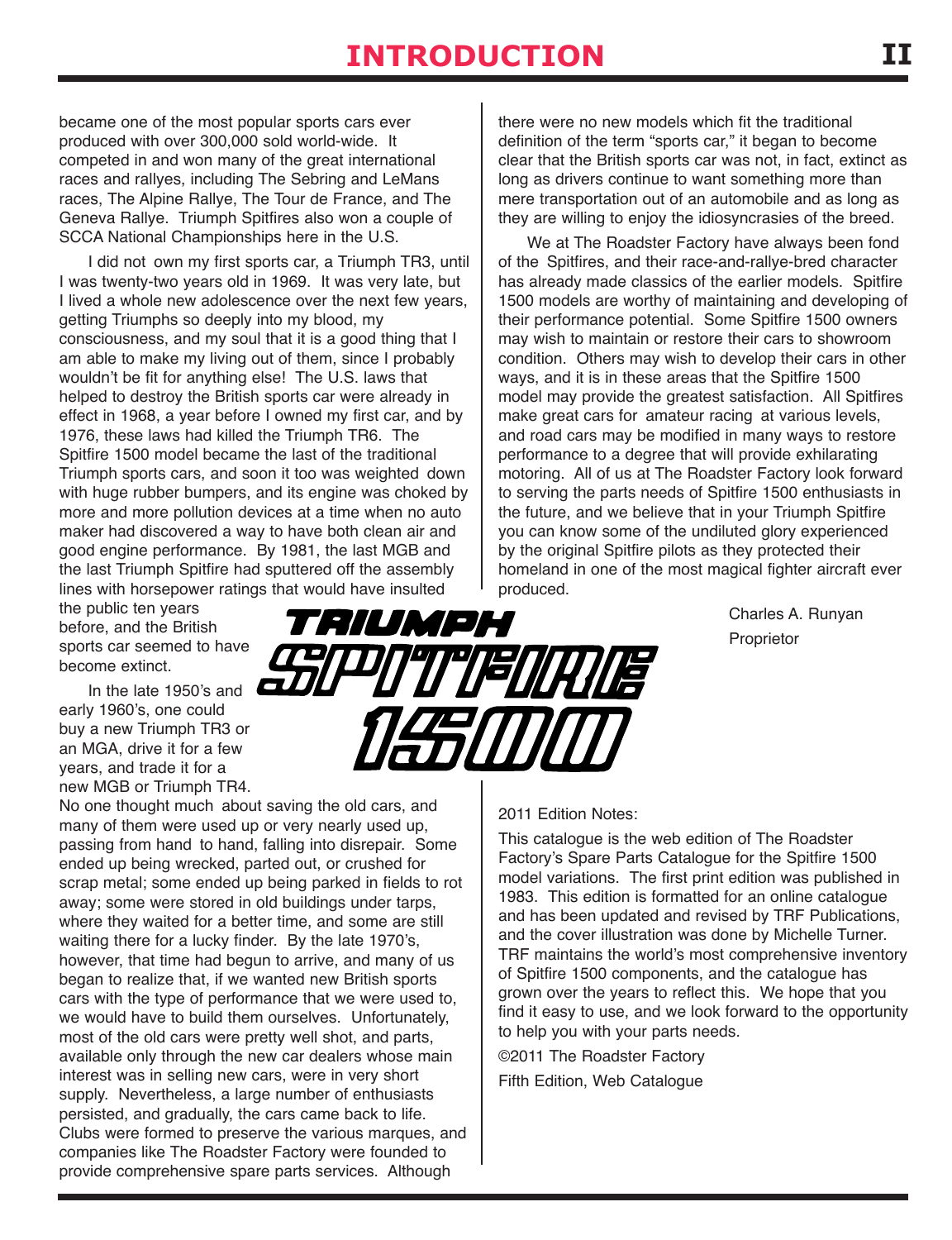

### **USING THIS CATALOGUE**

This catalogue includes listings for nearly every part, large or small, which was used to assemble a Triumph Spitfire 1500 sports car. All changes are represented from the beginning of production right up to the last car to come off the line in 1980.

The catalogue illustrates the parts of the car by pictorial representation. To find a listing for a part that you may require, simply find the picture of the part. The part number of each part is printed on or near the picture of that part. If only one of a particular part is required to make up the assembly that is being pictured on a given page, then no quantity is given. If more than one is required, then the quantity required is given immediately after the part number in parentheses, as UKC3394(5), where UKC3394 is the part number, and 5 is the quantity required. If you need to know what the part is called, when it is not so obvious as "Piston," "Fender," or "Bolt," you may find a description of the part as well as its current price, by looking up the part number in our general price list which should accompany this catalogue. The general price list also contains a discussion of our ordering procedures and the general policies of our business.

To help you locate the page which pictures the part that you require, both a classified Table of Contents and an alphabetical Index are included in this catalogue. The Table of Contents is identified by the color-edged pages at the front of the book, and the Index is identified by the color-edged pages at the back of the book.

Because many changes were made in the Spitfire 1500 model during the long period of its production, particularly in the areas affected by U.S. safety and pollution standards, be careful to read all headings and notes on the page that you are consulting, so that you are sure that you are ordering the correct part for your given car.

Users of the catalogue should familiarize themselves with the various abbreviations and symbols which are used throughout the catalogue to save space and simplify statements. For instance, arrows are used to designate left-hand or right-hand(Left-hand is always designated as the drivers left side as he or she sits in the driver's seat. This remains true even if the front fenders are illustrated from the front, and the left-hand fender is on the viewer's right, and the right-hand fender is on the viewer's left.).

We trust that not too much difficulty will be encountered in using the catalogue if the directions given above are followed, but as mentioned above, you may feel free to 'phone at any time with comments or questions.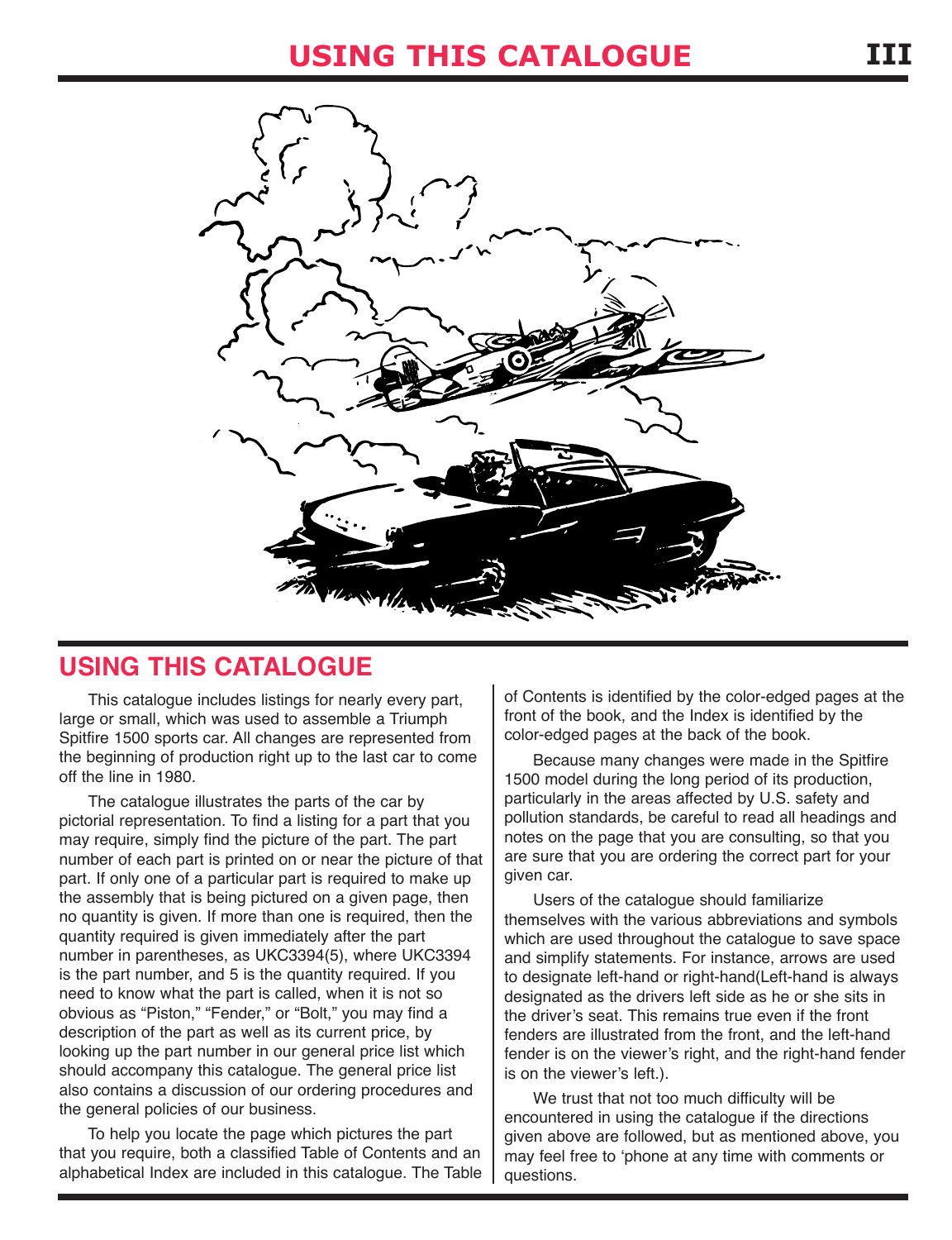## **commIssIon/serIal number guIde**

#### **COMMISSION NUMBErS**

**THE COMMISSION NUMBEr Or vEHICLE IDENTIFICATION NUMBEr IS rECOrDED ON THE COMMISSION NUMBEr pLATE, wHICH, ON THE SpITFIrE 1500, IS LOCATED ON THE BULkHEAD (FIrEwALL) ON THE DrIvEr'S SIDE UNDEr THE BONNET. THE CHArT BELOw SHOwS THE FIrST COMMISSION NUMBEr USED AT THE STArT OF EACH MODEL yEAr. pLEASE NOTE THAT FrOM OCTOBEr 1979 (1980 MODEL yEAr), COMMISSION NUMBErS wErE rEpLACED By A vEHICLE NUMBErING SySTEM AS SHOwN IN THE TABLE ON THE NExT pAGE.**

| <b>MODEL</b>       | 1973        | 1974            | 1975             | 1976             | 1977             | 1977 <sup>1</sup> / <sub>2</sub> | 1978            | 1979            | *1980     |
|--------------------|-------------|-----------------|------------------|------------------|------------------|----------------------------------|-----------------|-----------------|-----------|
| <b>USA FEDERAL</b> | <b>FM1U</b> | <b>FM10001U</b> | <b>FM28001U</b>  | <b>FM40001U</b>  | <b>FM60006U</b>  |                                  | <b>FM70001U</b> | <b>FM95001U</b> | *FM11000U |
| <b>USA CALIF.</b>  | <b>FM1U</b> | <b>FM10001U</b> | <b>FM28001UC</b> | <b>FM40001UC</b> | <b>FM60006UC</b> | <b>FM70001UC</b>                 |                 | <b>FM95001</b>  |           |

#### **BODy NUMBErS**

**wE SELDOM HAvE OCCASION TO rEFEr TO BODy NUMBErS, BUT THEy ArE SOMETIMES USED TO NOTE CHANGE pOINTS IN BODy AND TrIM ITEMS. THEy ArE FOUND ON A pLATE rIvETED TO THE BULkHEAD (FIrEwALL) DIrECTLy BELOw THE COMMISSION NUMBEr pLATE. FOr wHATEvEr rEASON, BODy NUMBErS wErE "TUrNED ArOUND." THE "FM" DESIGNATION wHICH wAS USED AS A prEFIx ON THE COMMISSION AND ENGINE NUMBErS wAS USED AS SUFFIxES ON THE BODy NUMBErS.**

| <b>MODEL</b>   | 1973 | 1974    | 1975           | 1976    | 1977             | $19771$ / | 1978             | 1979             | 1980             |
|----------------|------|---------|----------------|---------|------------------|-----------|------------------|------------------|------------------|
| <b>ALL USA</b> | 1FM  | 10000FM | <b>28001FM</b> | 38001FM | <b>FROM 1976</b> |           | <b>FROM 1977</b> | <b>FROM 1978</b> | <b>FROM 1979</b> |

#### **ENGINE NUMBErS**

**THESE NUMBErS ArE STAMpED ON A MACHINED FLANGE Or "TAG" THAT IS CAST AS AN INTEGrAL pArT OF THE ENGINE BLOCk. THE NUMBEr IS LOCATED AT THE LEFT-HAND SIDE AT THE rEAr OF THE BLOCk JUST BELOw THE CyLINDEr HEAD. IN MOST yEArS, TrIUMpH STArTED A NEw SErIES OF ENGINE NUMBErS wITH THE STArT OF THE MODEL yEAr, BUT AT TIMES THEy SIMpLy CONTINUED OvEr FrOM ONE yEAr INTO THE NExT. wE HAvE NOT BEEN ABLE TO DISCOvEr THE COMMENCING NUMBEr FOr 1979 Or 1980, pErHApS SOME SpITFIrE SCHOLAr OUT THErE wOULD LIkE TO SHArE THAT INFOrMATION wITH THE rEST OF US.**

| <b>MODEL</b>       | 1973         | 1974             | 1975              | 1976              | 1977              | $1977^{1/2}$ | 1978              | 1979 | 1980 |
|--------------------|--------------|------------------|-------------------|-------------------|-------------------|--------------|-------------------|------|------|
| <b>USA FEDERAL</b> | <b>FM1UE</b> | <b>FROM 1973</b> | <b>FM28001UE</b>  | <b>FM40001EU</b>  | <b>FM60006UE</b>  |              | <b>FM109890UE</b> |      |      |
| <b>USA CALIF.</b>  | <b>FM1UE</b> | <b>FROM 1973</b> | <b>FM28001UCE</b> | <b>FM40001UCE</b> | <b>FM60006UCE</b> |              | <b>FM109890UE</b> |      |      |

#### **GEArBOx NUMBErS**

**GEArBOx NUMBErS ArE STAMpED ON THE rIGHT-HAND SIDE OF THE CASING BEHIND THE BELL HOUSING. GEArBOx NUMBErS ArE prEFIxED By THE LETTErS "FH" THrOUGH 1974 AND By THE LETTErS "FT" AFTEr THAT pOINT.**

| <b>MODEL</b>   | 1973                  | 1974                  | 1975 | 1976                                  | 1977 | 19771/2 | 1978 | 1979                                                     | 1980 |
|----------------|-----------------------|-----------------------|------|---------------------------------------|------|---------|------|----------------------------------------------------------|------|
| <b>ALL USA</b> | <b>FH (FROM 1972)</b> | <b>FH (FROM 1973)</b> |      | FT1   FT (FROM 1975)   FT (FROM 1976) |      |         |      | <b>IFT (FROM 1977) I FT (FROM 1978) I FT (FROM 1979)</b> |      |

#### **DIFFErENTIAL UNIT NUMBErS**

**DIFFErENTIAL UNIT SErIAL NUMBErS ArE LOCATED ON THE UNDErSIDE OF THE AxLE CASING DIrECTLy BEHIND THE pOINT wHErE THE DrIvESHAFT ATTACHES TO THE DIFFErENTIAL. THE UNIT NUMBEr IS rEADILy vISIBLE FrOM UNDErNEATH THE CAr, ALTHOUGH yOU MAy HAvE TO wIpE OFF THE yEArS' ACCUMULATION OF GrEASE AND DIrT.**

| <b>MODEL</b>   | 1973     | 1974             | 1975             | 1976             | 1977             | 19771/2 | 1978             | 1979             | 1980             |
|----------------|----------|------------------|------------------|------------------|------------------|---------|------------------|------------------|------------------|
| <b>ALL USA</b> | FH 50001 | <b>FROM 1973</b> | <b>FROM 1974</b> | <b>FROM 1975</b> | <b>FROM 1976</b> |         | <b>FROM 1977</b> | <b>FROM 1978</b> | <b>FROM 1979</b> |







**IV**

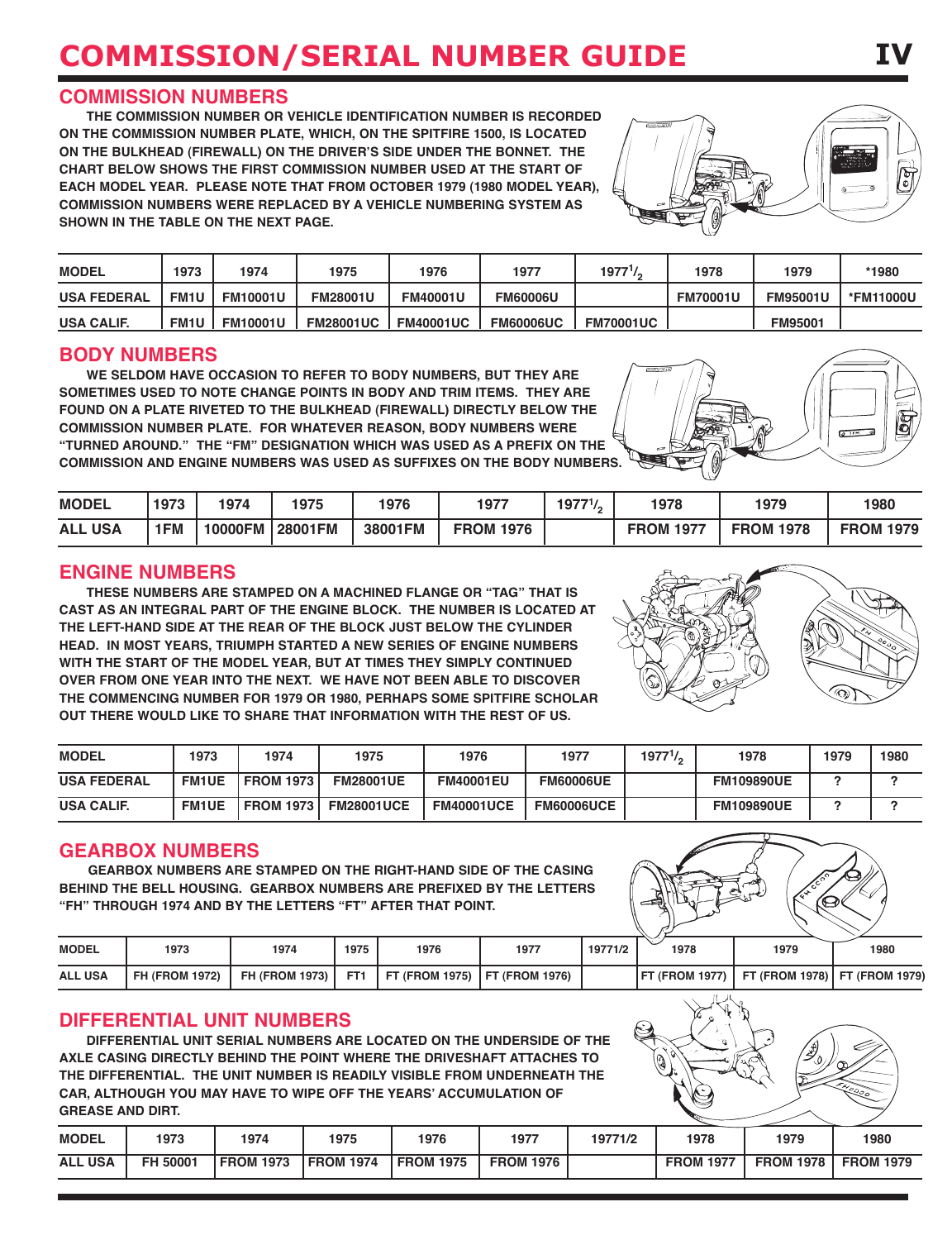#### **vEHICLE IDENTIFICATION NUMBErING**

**FrOM OCTOBEr 1979, COMMISSION NUMBErS wErE rEpLACED By THE FOLLOwING SySTEM COMMENCING AT vEHICLE IDENTIFICATION NUMBEr (vN) 000.001 wITH AN EIGHT-DIGIT prEFIx.**

| <b>V.I.N. PREFIX</b> | <b>CLASS</b>                    | <b>TRANSMISSION</b>          | <b>STEERING</b>         |
|----------------------|---------------------------------|------------------------------|-------------------------|
| <b>TFADW1AT</b>      | <b>UNITED KINGDOM</b>           | <b>MANUAL</b>                | <b>RIGHT-HAND STEER</b> |
| <b>TFADW2AT</b>      | <b>EUROPE</b>                   | <b>MANUAL</b>                | <b>LEFT-HAND STEER</b>  |
| <b>TFADW5AT</b>      | <b>UNITED KINGDOM</b>           | <b>MANUAL PLUS OVERDRIVE</b> | <b>RIGHT-HAND STEER</b> |
| <b>TFADW6AT</b>      | <b>EUROPE</b>                   | <b>MANUAL PLUS OVERDRIVE</b> | <b>LEFT-HAND STEER</b>  |
| <b>TFVDW2AT</b>      | <b>NORTH AMERICA SPEC. 1980</b> | <b>MANUAL</b>                | <b>LEFT-HAND STEER</b>  |
| <b>TFVDW6AT</b>      | <b>NORTH AMERICA SPEC. 1980</b> | <b>MANUAL PLUS OVERDRIVE</b> | <b>LEFT-HAND STEER</b>  |
| <b>TFZDW2AT</b>      | <b>CALIFORNIA, 1980</b>         | <b>MANUAL</b>                | <b>LEFT-HAND STEER</b>  |
| <b>TFZDW6AT</b>      | <b>CALIFORNIA, 1980</b>         | <b>MANUAL PLUS OVERDRIVE</b> | <b>LEFT-HAND STEER</b>  |
| <b>TFLDW2AT</b>      | CANADA, 1980                    | <b>MANUAL</b>                | <b>LEFT-HAND STEER</b>  |
| <b>TFLDW6AT</b>      | <b>CANADA, 1980</b>             | <b>MANUAL PLUS OVERDRIVE</b> | <b>LEFT-HAND STEER</b>  |
|                      |                                 |                              |                         |

#### **ExTErIOr pAINT AND TrIM CODES**

**THE FOLLOwING CODING SySTEM HAS BEEN DEvISED TO COvEr THE BASIC COLOUrS AND THEIr vAryING SHADES. BASIC** COLOURS: THERE ARE NINE BASIC COLOURS, AND THEIR NUMBERS ARE: 1. BLACK, 2. RED, 3. BROWN, 4. YELLOW, %. GREEN, 6. BLUE, 7. PURPLE, 8. GREY, 9. WHITE. SHADES OF COLOUR: TO COVER SHADES OF THE ABOVE COLOURS A SECOND FIGURE COMMENCING AT "1" IS USED AS A PREFIX TO THE ABOVE NUMBERS. FROM OCTOBER 1979 BODY COLOUR PAINT CODES IN THE FORM OF A THREE-LETTER GROUP ARE USED (SEE SECOND CHART BELOW). THE RANGE OF CODES USED ON THE SPITFIRE 1500 IS **AS FOLLOwS:**

**pAINT CODES—FrOM THE 1978 FACTOry pArTS BOOk**

| <b>BASIC COLOUR</b> | <b>1ST SHADE</b>       | <b>2ND SHADE</b>       | <b>3RD SHADE</b>       | <b>4TH SHADE</b>      | <b>5TH SHADE</b> |
|---------------------|------------------------|------------------------|------------------------|-----------------------|------------------|
| <b>BLACK</b>        | <b>11 BLACK</b>        |                        |                        |                       |                  |
| <b>RED</b>          | <b>72 PIMENTO</b>      | <b>82 CARMINE</b>      |                        |                       |                  |
| <b>BROWN</b>        | <b>83 MAPLE</b>        | <b>93 RUSSET BROWN</b> |                        |                       |                  |
| <b>YELLOW</b>       | <b>64 MIMOSA</b>       | 74 BEIGE               | <b>84 TOPAZ</b>        | <b>94 INCA YELLOW</b> |                  |
| <b>GREEN</b>        | 75 B.R.G. (1975)       | 85 JAVA                |                        |                       |                  |
| <b>BLUE</b>         | <b>126 FRENCH BLUE</b> | 136 DELFT              | <b>146 METEOR BLUE</b> |                       |                  |
| <b>PURPLE</b>       |                        |                        |                        |                       |                  |
| <b>GREY</b>         |                        |                        |                        |                       |                  |
| <b>WHITE</b>        | <b>19 WHITE</b>        |                        |                        |                       |                  |

#### **pAINT CODES—FrOM THE FEBrUAry 1981 FACTOry pArTS BOOk**

| <b>BASIC COLOUR</b> | <b>1ST SHADE</b>       | <b>2ND SHADE</b>       | <b>3RD SHADE</b>         | <b>4TH SHADE</b>          | <b>5TH SHADE</b>       |
|---------------------|------------------------|------------------------|--------------------------|---------------------------|------------------------|
| <b>BLACK</b>        | <b>11 BLACK</b>        | <b>PAA BLACK</b>       | <b>RAC BLACK/WHITE</b>   |                           |                        |
| <b>RED</b>          | <b>72 PIMENTO</b>      | <b>82 CARMINE</b>      | <b>CAA CARMINE</b>       | <b>CAD FLAMENCO</b>       | <b>CAE VERMILLION</b>  |
| <b>BROWN</b>        | <b>83 MAPLE</b>        | <b>93 RUSSET BROWN</b> | <b>AAE RUSSET</b>        |                           |                        |
| <b>YELLOW</b>       | <b>64 MIMOSA</b>       | 74 BEIGE               | <b>84 TOPAZ</b>          | <b>94 INCA YELLOW</b>     | <b>FAB INCA YELLOW</b> |
| <b>GREEN</b>        | 75 B.R.G. (1975)       | 85 JAVA                | <b>HAB JAVA</b>          | <b>HAE BROOKLANDS GR.</b> |                        |
| <b>BLUE</b>         | <b>126 FRENCH BLUE</b> | 136 DELFT              | <b>146 TAHITI</b>        | <b>JAE TAHITI</b>         | <b>JAG PAGEANT</b>     |
| <b>PURPLE</b>       |                        |                        |                          |                           |                        |
| <b>GREY</b>         |                        |                        |                          |                           |                        |
| <b>WHITE</b>        | <b>19 WHITE</b>        | <b>NAB WHITE</b>       | <b>NAF LEYLAND WHITE</b> | <b>RAC WHITE/BLACK</b>    |                        |

**TrIM MATErIALS: prEFIx LETTErS ADDED TO THE COLOUr CODE INDICATE THE MAIN TrIM MATErIAL: LEATHErCLOTH—NO prEFIx LETTEr, LEATHEr—prEFIx LETTEr "H", CLOTH—prEFIx LETTEr "C". rECOrDING: THE pAINT AND TrIM COLOUrS AND MATErIALS USED ArE rECOrDED IN THE SpACES prOvIDED ON THE COMMISSION NUMBEr pLATE Or vEHICLE IDENTIFICATION NUMBEr pLATE.**



PAINT TRIM

**CNp96**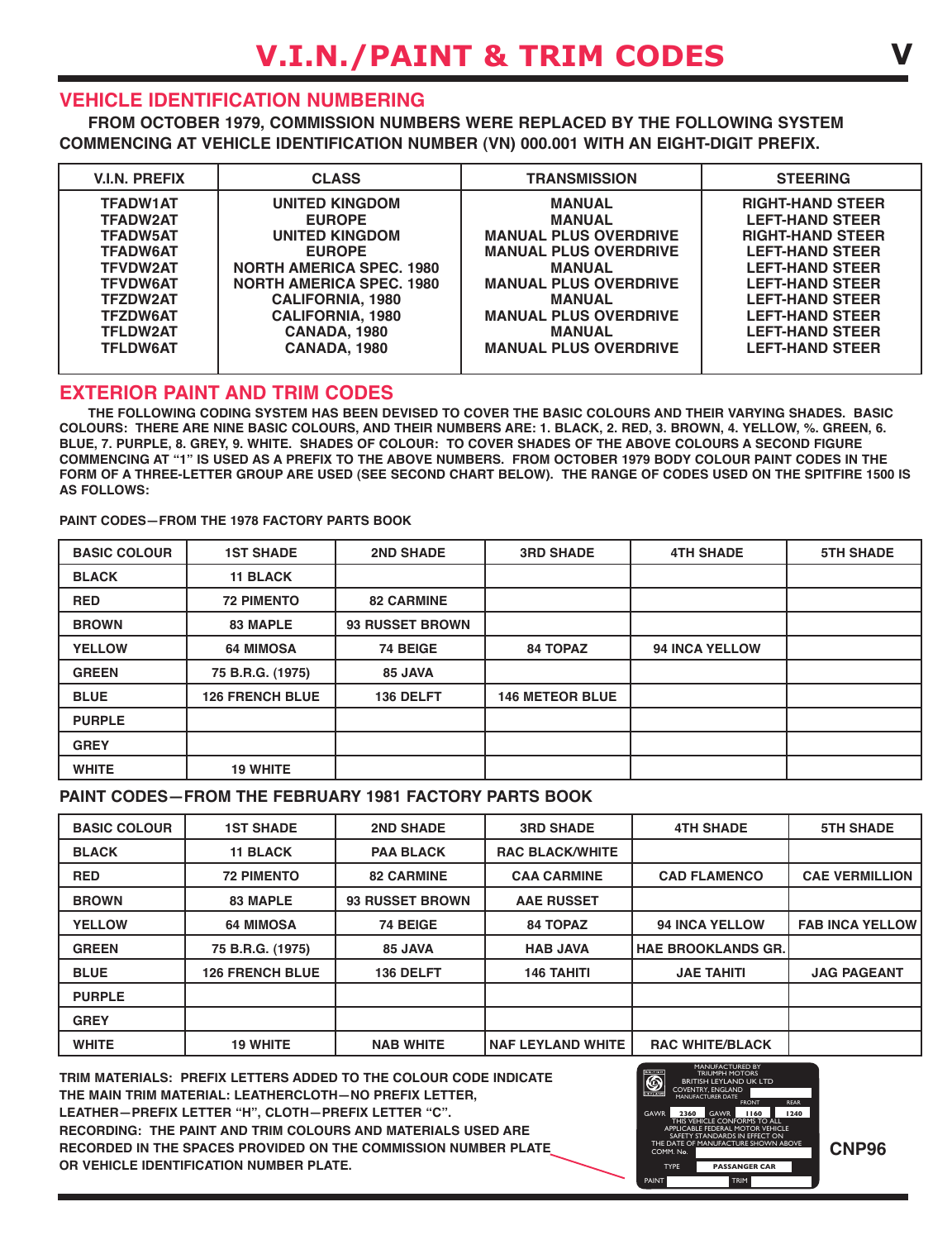## **CONvENTIONAL kEyS:**

| <b>KEY SERIES</b> | <b>CODES</b>     | <b>LOCK MANUFACTURER</b>   | <b>KEY BLANK PART NO.</b> |
|-------------------|------------------|----------------------------|---------------------------|
| BC                | 301-360          | <b>LOWE &amp; FLETCHER</b> | CZK3438                   |
| <b>FK</b>         | 876-955          | <b>WILMOT BREEDEN</b>      | 17H2475                   |
| <b>FP</b>         | 626-750          | <b>WILMOT BREEDEN</b>      | AKA463                    |
| <b>FR</b>         | 751-875          | <b>WILMOT BREEDEN</b>      | 37H7189                   |
| <b>FS</b>         | 001-099, 876-956 | <b>WILMOT BREEDEN</b>      | 17H2475                   |
| FT                | 101-255, 301-360 | <b>WILMOT BREEDEN</b>      | CZK3438                   |
| TS                | 300-369          | <b>STREBOR</b>             | 37H4557                   |
| <b>NP</b>         | 0001-1000        | <b>NEIMAN</b>              | <b>BAU1849</b>            |

## **STEErING LOCk TypE kEyS:**

| <b>KEY SERIES</b>       | <b>CODES</b> | <b>LOCK MANUFACTURER</b>   | <b>KEY BLANK PART NO.</b> |
|-------------------------|--------------|----------------------------|---------------------------|
| B                       | 001-1000     | <b>BRITAX</b>              | 37H7194                   |
| B                       | 001-1000     | <b>BRITAX</b>              | 37H7195*                  |
| BL, RO, VV, VL          | 1001N-2000N  | <b>LOWE &amp; FLETCHER</b> | AAU8276                   |
| <b>BP</b>               | 001-1000     | <b>BRITAX</b>              | 37H7194                   |
| <b>BP</b>               | 001-1000     | <b>BRITAX</b>              | 37H7195*                  |
| D                       | $1 - 64$     | <b>BRITAX</b>              | RTC817B                   |
| FH (LONG TIP)           | 1-3948       | <b>WASO</b>                | 37H7192                   |
| <b>FH</b>               | 1-3948       | <b>WASO</b>                | 37H7193                   |
| <b>FR</b>               | 1-1080       | <b>WASO</b>                | 37H7193                   |
| L & F                   | 17001-18000  | <b>BRITAX</b>              | 37H7197                   |
| L & F                   | 86001-88000  | <b>BRITAX</b>              | 37H7197                   |
| <b>LR</b>               | 001-1000     | <b>BRITAX</b>              | 37H7194                   |
| <b>LR</b>               | 001-1000     | <b>BRITAX</b>              | 37H7195*                  |
| <b>NH</b>               | 2001-3000    | <b>WILMOT BREEDEN</b>      | 37H6108                   |
| <b>NJ</b>               | 001-1500     | <b>WILMOT BREEDEN</b>      | 37H1494                   |
| <b>TM</b>               | 3001-4000    | C. E. MARSHALL             | 37H8689                   |
| A                       | 11225-53332  | <b>MAGNATEX</b>            | 27H9391                   |
| <b>NO SERIES LETTER</b> | 2001-3000    | <b>NEIMAN</b>              | 37H7190                   |
| NO SERIES LETTER        | 7001-9000    | <b>NEIMAN</b>              | <b>AAU1888</b>            |
| <b>NO SERIES LETTER</b> | 7001-9000    | <b>NEIMAN</b>              | <b>BAU1921</b>            |

#### \*PRE-CUT NO.3 DEPTH FIRST CUT BLANK

Note: To check for availability and price of key blanks, look up the part number from the last column above in our general price list.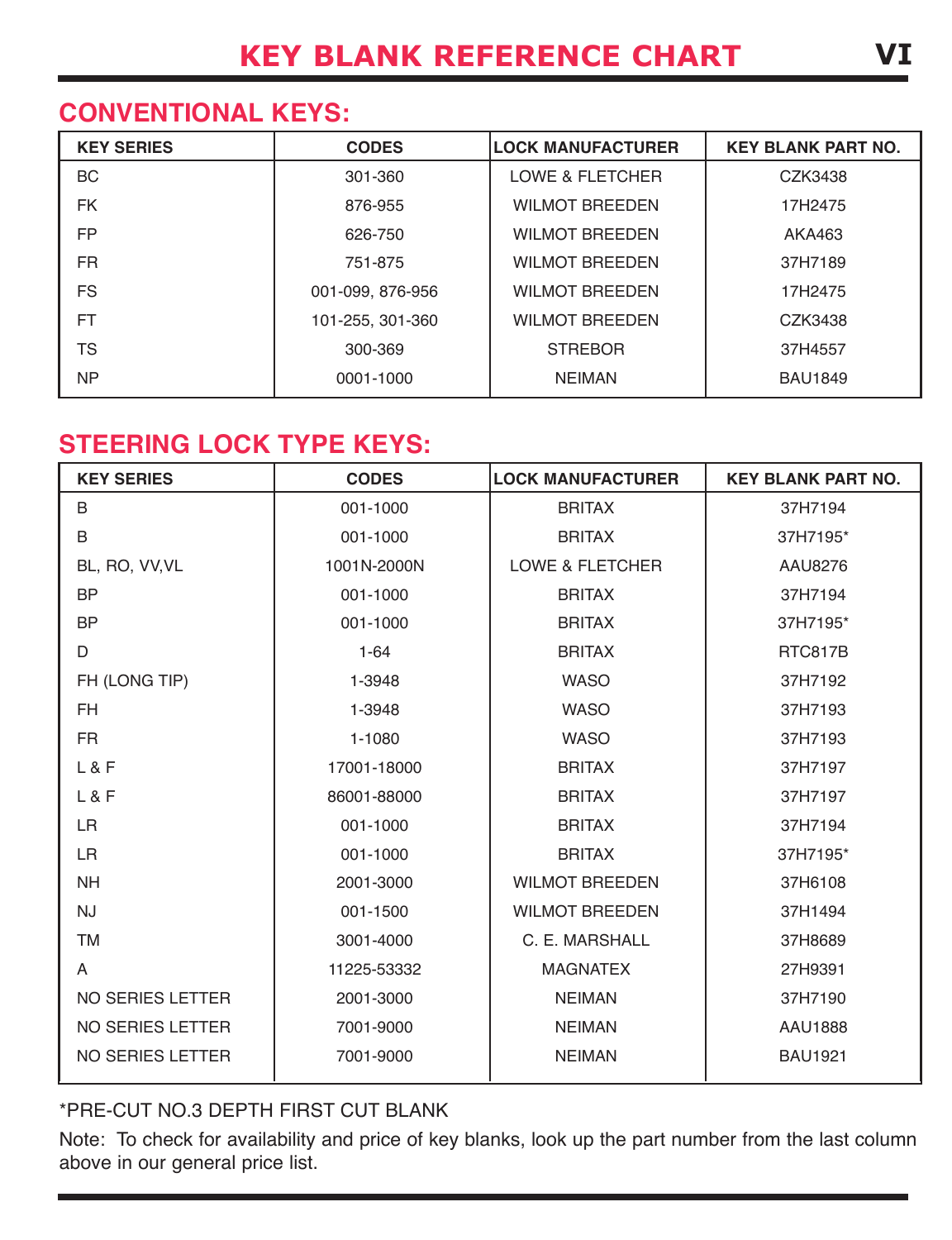| Timing Cover, Timing Chain, Tensioner, Etc. 16     |  |
|----------------------------------------------------|--|
|                                                    |  |
|                                                    |  |
|                                                    |  |
|                                                    |  |
|                                                    |  |
| Diverter Valve, E.G.R. Valve, Non Return 29-32     |  |
| Valve, Air Manifold                                |  |
|                                                    |  |
|                                                    |  |
|                                                    |  |
|                                                    |  |
|                                                    |  |
|                                                    |  |
|                                                    |  |
|                                                    |  |
|                                                    |  |
|                                                    |  |
|                                                    |  |
|                                                    |  |
| Weber Side-Draught and Down-Draught Carburettors63 |  |
| Engine Gasket Sets (Upper and Lower)64             |  |
|                                                    |  |
|                                                    |  |
|                                                    |  |
|                                                    |  |
| Early 'D' Type Overdrive Assembly85-88             |  |
| Later 'J' Type Overdrive Assembly 89-96            |  |
| Rear Engine (Gearbox) Mountings97-99               |  |
|                                                    |  |
|                                                    |  |
|                                                    |  |
|                                                    |  |
|                                                    |  |
|                                                    |  |
|                                                    |  |
|                                                    |  |
|                                                    |  |
|                                                    |  |
| Shock Absorbers, Front and Rear116                 |  |
|                                                    |  |
|                                                    |  |
|                                                    |  |
|                                                    |  |
| PROPELLOR SHAFT (DRIVE SHAFT) 104                  |  |

| <b>BRAKES-CONTINUED</b>                                                               |  |
|---------------------------------------------------------------------------------------|--|
|                                                                                       |  |
|                                                                                       |  |
|                                                                                       |  |
| Accelerator Cable and Pedals 128-131                                                  |  |
|                                                                                       |  |
| Steering Wheels and Columns 132-134                                                   |  |
|                                                                                       |  |
|                                                                                       |  |
| Steering Rack and Pinion Assembly137-139<br>Tie Rod Ends and Steering Rack Gaiters140 |  |
| RADIATOR AND RADIATOR HOSES 141-145                                                   |  |
|                                                                                       |  |
| U.S.A. Models up to 1974, Stainless Steel146                                          |  |
| U.S.A. Models, Stainless Steel Exhaust Kits147                                        |  |
| Front Pipe and Air Box, U.S.A. Federal Models 148                                     |  |
| from 1975 Model Year to Comm. No.                                                     |  |
| FM60006, Mild Steel                                                                   |  |
| Downpipe, Catalyst, Front Pipe, U.S.A. Federal149                                     |  |
| Models, from Comm. No. FM60006 to FM110,000                                           |  |
| Downpipe, Catalyst, Front Pipe, U.S.A. Federal150                                     |  |
| Models after Comm. No. FM110,000,                                                     |  |
| California Models after 1974 Model Year                                               |  |
| Rear Pipes and Silencer Assembly, All U.S.A151                                        |  |
| Federal and California Models After the                                               |  |
| 1974 Model Year                                                                       |  |
| Monza Free-Flow Exhaust System152                                                     |  |
|                                                                                       |  |
|                                                                                       |  |
|                                                                                       |  |
|                                                                                       |  |
|                                                                                       |  |
|                                                                                       |  |
| Spark Plugs, Champion and NGK Brands165                                               |  |
|                                                                                       |  |
| Pertronix Ignitor Electronic Ignition Converter 167                                   |  |
| Pertronix Flame Thrower Ignition Coils168                                             |  |
|                                                                                       |  |
|                                                                                       |  |
|                                                                                       |  |
| Windscreen Wiper Motor and Wiper Blades173-174                                        |  |
|                                                                                       |  |
|                                                                                       |  |
|                                                                                       |  |
|                                                                                       |  |
| Side Marker lamps (Front and Rear) 180                                                |  |
| Rear Number Plate (Licence Plate) Lamp181                                             |  |
| Dash Switches, Instruments 183-184                                                    |  |
| Speedometer Cables/Service Interval Counters185-187                                   |  |
|                                                                                       |  |
| Steering Column Switches and Horn Push 189-190                                        |  |
| Dash Switches, Choke Cable, Map Light, 191                                            |  |
| Cigarette Lighter                                                                     |  |
|                                                                                       |  |
|                                                                                       |  |
| Small Electrical Components194-195                                                    |  |
| Battery, Battery Cables, and Battery Attachments196                                   |  |
|                                                                                       |  |
|                                                                                       |  |